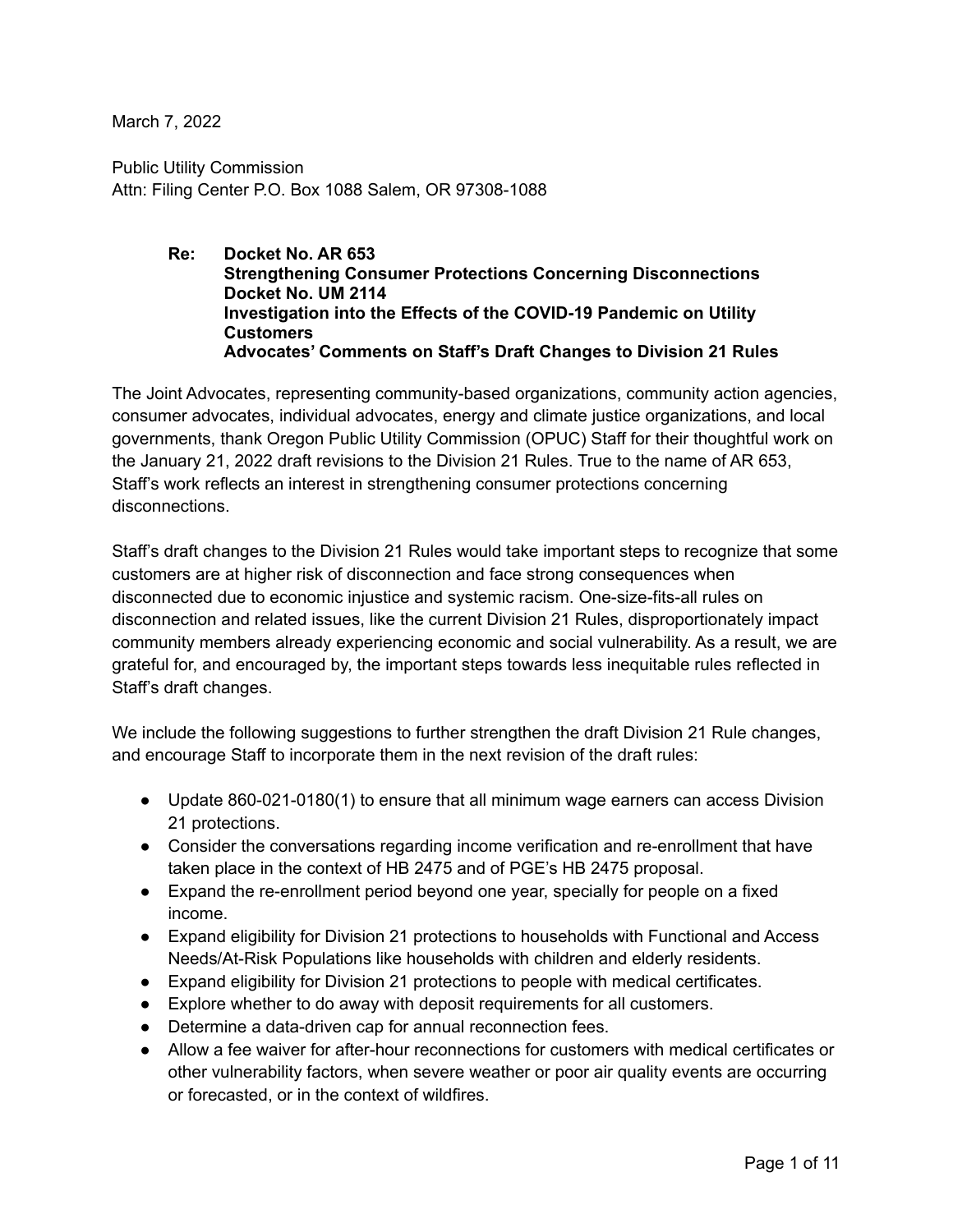- Explore more health protective triggers for cold-weather-based severe weather moratoria.
- Add local government extreme or severe weather emergency declaration to the list of triggers for severe weather moratoria.
- Add forecasted severe weather or air quality events as triggers for moratoria on disconnections.
- Add language requiring utilities to engage in outreach to people facing severe weather events while disconnected for non-payment.
- Consider comments and conversations taking place in the context of the wildfire protection plans.
- Require that utilities prioritize low-income customers and medically vulnerable customers in their outreach related to protections to customers impacted by wildfires.
- Require that utilities report on how their vulnerable customers were affected (or not) by disconnections during wildfires and other severe weather events.
- Specify that the moratorium on disconnections due to wildfire evacuations in 860-021-0406(1) is triggered by Level 2 and 3 evacuation orders.
- Explore how customers would be notified of their need and ability to call the utility to seek reconnections under 860-021-0406(3).
- Require utility to play a more active role in areas impacted by wildfires., including by being more proactive regarding resiliency solutions for vulnerable customers like those with medical certificates.
- Add customers with medical certificates to the list of people eligible for Division 21 protections.
- Explore additional protections for customers with medical certificates, such as no disconnections.
- If Staff modifies draft 860-021-0415 language adopting 24 months time-payment agreements as default, require that utilities inform customers that they can have up to 24 months for their TPA.
- Consider expanding changes to 860-021-0405(3) and adopting a longer period for customers eligible for Division 21 protections.
- Include language in 860-021-0009(4) regarding demographic data collection, and modify to clarify that customers can refuse to provide such data.
- Abandon changes to 860-021-0405(11) that would effectively eliminate the requirement that a utility seeks a waiver before refusing to accept "cash at the door."

# **I. Protections for vulnerable community members**

Staff's draft changes to the Division 21 Rules would create an "eligible low-income residential customer or applicant" classification. Eligible low-income residential customers would no longer face deposit requirements or late payment fees. They would also get a set number of reconnection and field visit fee waivers per year. Staff's draft rules identify standards for utilities to verify eligibility.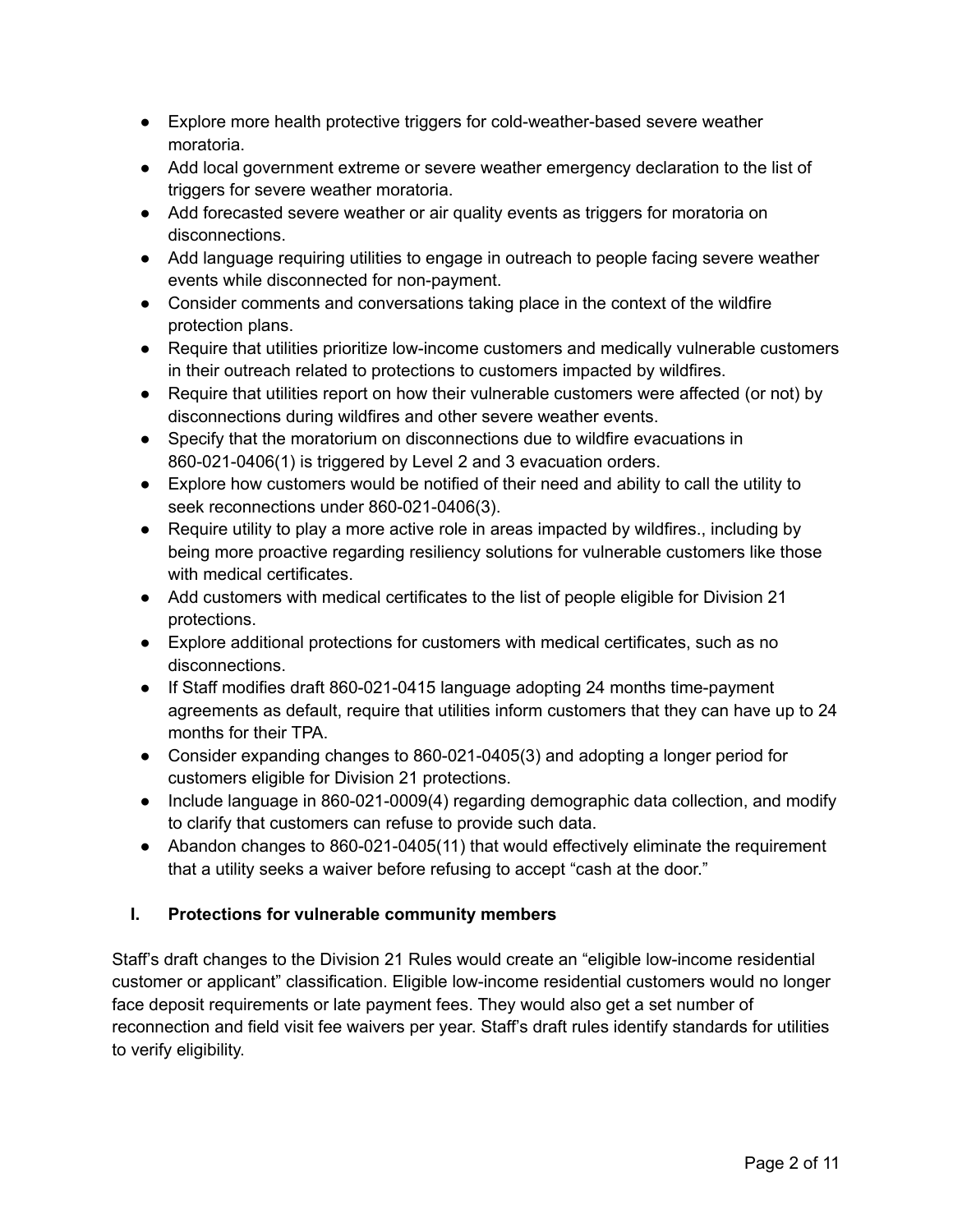The Joint Advocates generally support the concept of seeking consistency between the thresholds and processes related to eligibility for Division 21 low-income customer protections with those in the context of low-income rate solutions enabled by HB 2475. However, and as we outline below, we encourage Staff to include factors of vulnerability as criteria for eligibility to Division 21 protections.

#### *A. All minimum-wage earners should be eligible for low-income residential customer status*

We encourage Staff to change the language in 860-021-0180(1) so the income thresholds for eligibility for Division 21 low-income protections include all minimum wage earners. Conversations on PGE's proposed low-income customer discount revealed that earnings for a minimum-wage earner in a household of one in the Portland area would be above the 60% state median income (SMI) threshold. Excluding such minimum-wage earners from low-income customer discounts or from the Division 21 protections for low-income customers would not be reasonable. As a result, we encourage updating 860-021-0180(1) to clarify that minimum-wage earners above the 60% SMI threshold are eligible for the Division 21 protections.

We are eager to continue conversations about the appropriate thresholds for considering a customer "low-income." We expect those conversations will take place in the context of the longer HB 2475 investigation. While 60% SMI income is a familiar threshold used in the context of energy assistance, many people with incomes over the 60% SMI live with economic insecurity. For example, the average Oregon renter needs to make multiple times the minimum wage to afford a two-bedroom home while paying no more than 30% of wages in rent.<sup>1</sup>

# *B. Decisions on income-verification requirements should factor burdens on customer and program costs*

We applaud Staff's proposed adoption of categorical eligibility for Division 21 low-income customer protections. Still, we encourage Staff working on this rulemaking to consider the approach to initial income-verification outlined by Staff in the context of interim HB 2475 (UM 2211) implementation and by PGE in its proposed interim program. We also encourage Staff to avoid imposing duplicative burdens for customers in need of the Division 21 low-income customer protections and to consider the administrative cost and burden associated with stringent income verification requirements.

Under Staff's proposed 860-021-0180(4)(e), utilities would need to verify customer income-based eligibility on an annual basis. Here, we also point to conversations in the context of UM 2211 and to PGE's approach in their interim low-income customer discount program. Those robust conversations have focused on weighing the costs of stringent income verification approaches—both to the utility and to the customer.

<sup>1</sup> Andrew Aurand et al., National Low Income Housing Coalition, *Out of Reach 2021* at 202 (2021), https://nlihc.org/sites/default/files/oor/2021/Out-of-Reach\_2021.pdf.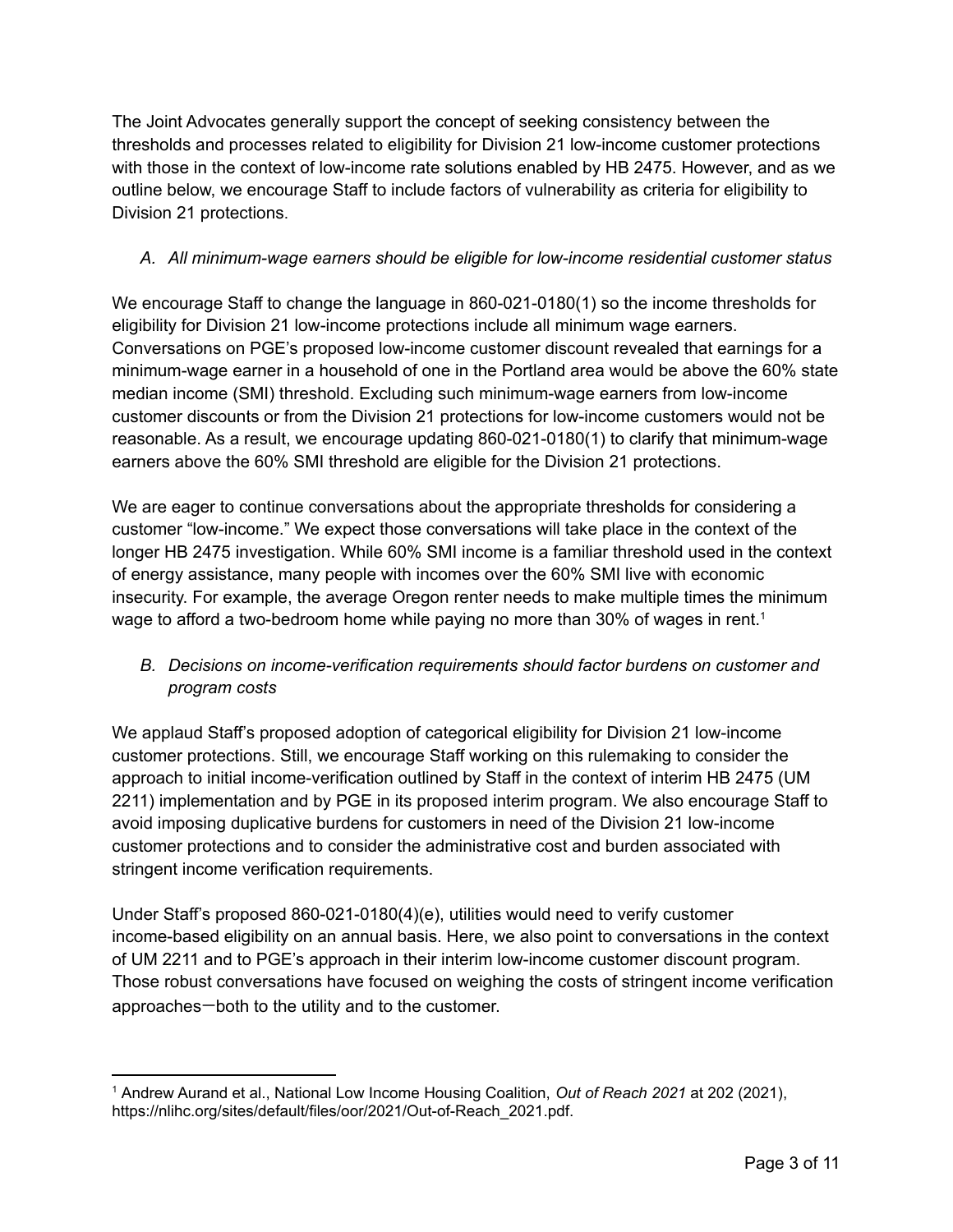We appreciate the balance that PGE sought to strike with its proposal and encourage Staff to consider it, with adjustments appropriate in the context of the Division 21 protections: PGE's proposal includes self-attestation of income, with periodic need for re-enrollment and verification of a sample of participants. In the context of PGE's proposal, we considered enrolling participants for a period longer than one year, but decided against that because of Staff's concerns regarding the interim nature of the program. In contrast, the Division 21 protections are not interim, so a longer period between enrollment and re-enrollment could be warranted.

Importantly, we encourage Staff to recognize that people with fixed incomes warrant a longer period between enrollment and any post-enrollment income verification because their income is less likely to increase to the point that they are no longer eligible. For that reason, any re-enrollment period should be longer than one year for people with fixed incomes, like social security recipients.

# *C. Division 21 protections should be extended to to other vulnerable communities*

Importantly, the Joint Advocates encourage Staff to consider broadening eligibility for Division 21 protections to recognize that households are vulnerable to disconnection for reasons other than income. Specifically, we ask that Staff expands eligibility for Division 21 protections to households with "Functional and Access Needs/At-Risk Populations."

In addition to economically disadvantaged groups, these populations include youth and the elderly, groups with limited English proficiency, low literacy skills, and hearing/visual difficulties, people with medical conditions or who experience disability, and isolated groups.<sup>2</sup> For example, Staff should consider including in 860-021-0180 households with children under a certain age or with elderly residents,<sup>3</sup> as well as people with medical certificates.

# *D. Waiving deposit requirement for eligible low-income customers is an important first step*

The Joint Advocates support waiving deposit requirements for eligible low-income customers. We also encourage Staff to go further and explore whether the practice of charging deposits remains reasonable. In practice, utility deposit rules generally do not apply to higher income customers and deposits are paid by those with low incomes who may often have difficulty

<sup>2</sup> Illinois Department of Public Health, *Functional and Access Needs/At-Risk Populations* 1 (Jul. 2019), http://dph.illinois.gov/sites/default/files/publications/080519-fan-resource-document-final-combined.pdf#:~: text=A

<sup>%20</sup>functional%20and%20access%20needs%20%28FAN%29%2Fat-risk%20population%20is,physical% 20and%2 For%20cognitive%20disabilities%2C%20age%2C%20or%20language%20skills.

<sup>3</sup> The NAACP's Report *Lights Out in the Cold* lists a number of protections adopted in other states for households that are vulnerable for reasons other than income. For example, the report lists Massachusetts not allowing disconnections for households with children under twelve-months or for households where the only residents are aged sixty-five or older and minor children. NAACP, *Lights Out in the Cold: Reforming Utility Shut-Of Policies as if Human Rights Matter* 20 (Mar. 2017), https://naacp.org/resources/lights-out-cold.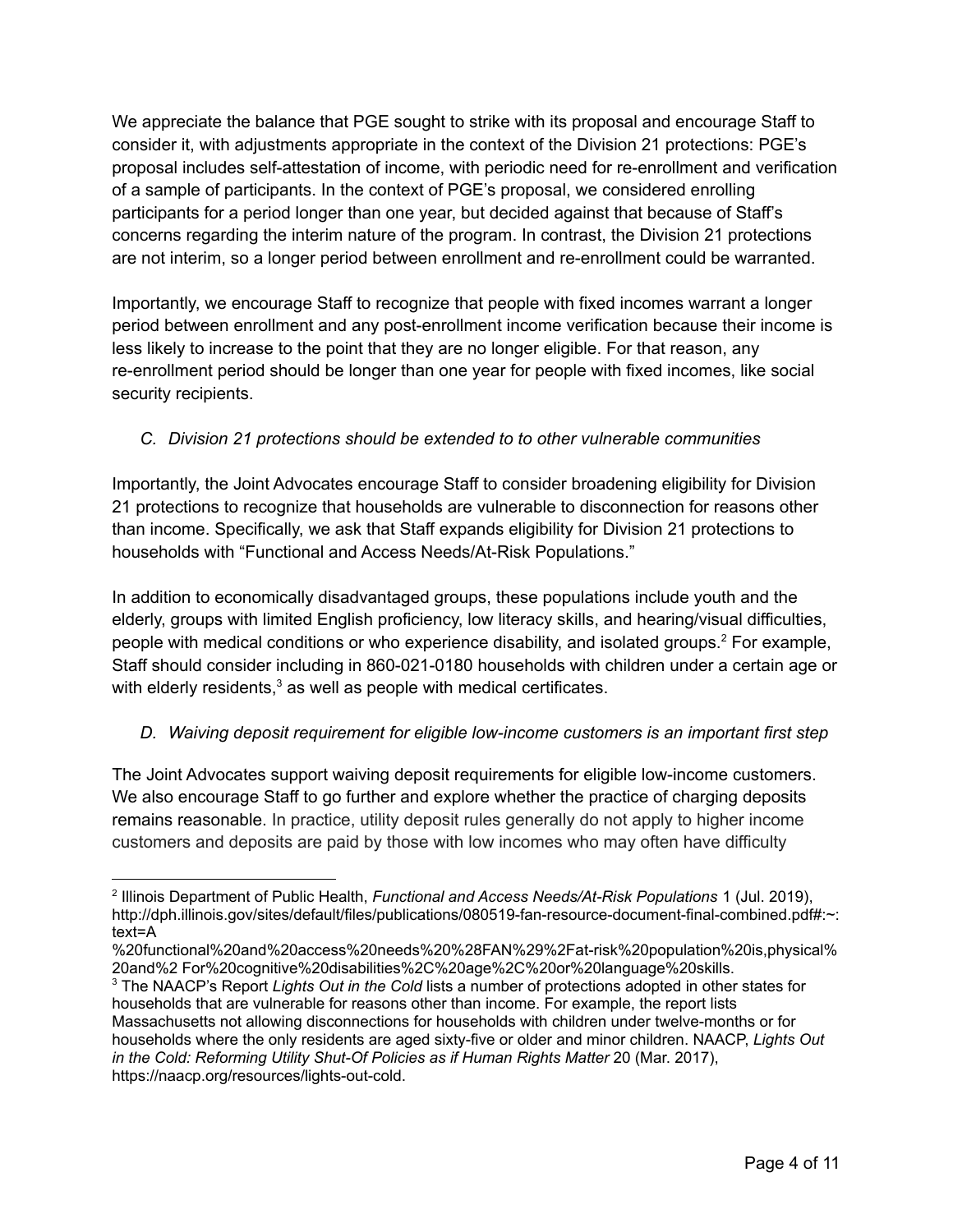accumulating the necessary funds. An example of the inequitable burden of deposits can be found in the context of housing. Oregon is having a housing crisis. Landlords often require fees and deposits from folks trying to rent an apartment. Requiring a deposit equal to two months of service is one more barrier to households gaining housing.

We encourage staff to consider the inequities of requiring deposits of low-income customers and other credit-challenged customers, and whether requiring deposits is reasonable or necessary, particularly given existing bill assistance programs and other remedies that may come out of this rulemaking. If deposits do not save utilities and their customers money, they are neither necessary nor reasonable. Notably, PGE and Cascade Natural Gas are moving away from requiring deposits signaling they may no longer be necessary means to an end.

# *E. The reconnection-fee waiver changes go further*

We are concerned that the 1-2 cap on annual reconnection fee waivers per eligible customer in the proposed 860-021-0330(1) and (2) may be arbitrary. For that reason, we call for a more data driven determination of the appropriate cap. Specifically, we encourage Staff to request data from the utilities about the number of reconnections for customers that would be eligible for these protections (i.e. using the number of reconnections for energy assistance recipients as a proxy). That data would help us determine a potentially more appropriate cap on annual reconnection fee waivers.

Additionally, we encourage Staff to amend language excluding after-hours reconnections from the waiver in the proposed 860-021-0330(3). After-hour reconnections should be eligible for waiver at least in a limited set of circumstances, like when the customer has a medical certificate or other vulnerability factor, <sup>4</sup> when severe weather or poor air quality are on the horizon, or in the context of wildfires.

# *F. The field-visit fee waiver is a positive development*

We support waiving the field visit fee for low-income customers and other vulnerable populations.

# **II. Health-based updates to severe weather moratorium rules**

# *A. Severe weather moratorium rules*

The Joint Advocates strongly appreciate Staff's recommended changes to the severe weather moratorium rules. They enhance the health protective value of these rules, and show a recognition that severe weather events heighten the inequitable impacts of disconnection.

We support, and hope to see continue inclusion in future iterations of the draft rules, the following changes in Staff's draft Staff's January 21, 2022 draft changes: 1) including severe

<sup>4</sup> See discussion of Functional and Access Needs/At-Risk Populations above.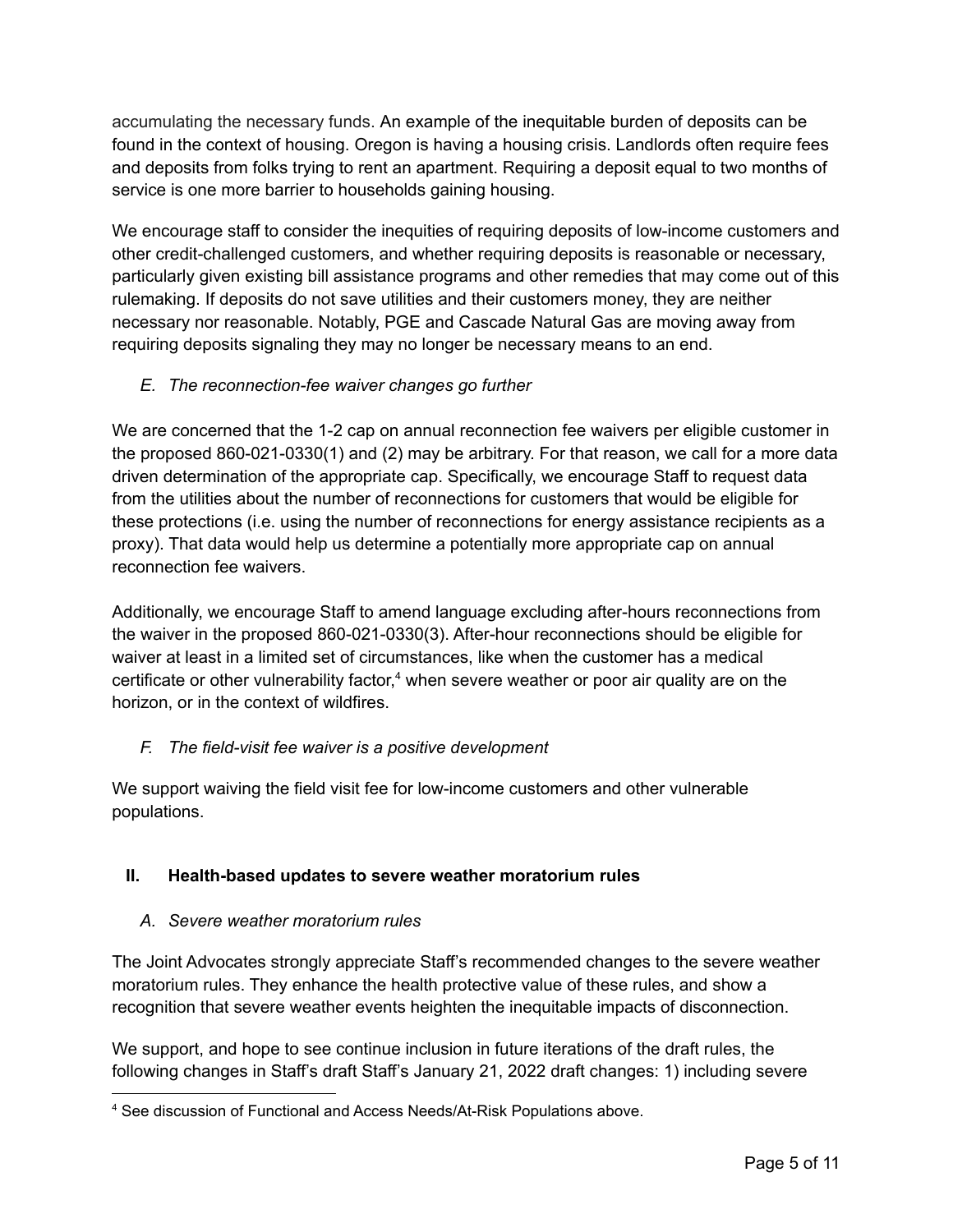weather warnings in the factors that trigger disconnection due to cold, 2) memorializing in rules the moratorium on days with bad air quality, and 3) requiring reconnections of those disconnected within the last 72 hours. That third item is crucial to recognizing that members of our community with a situation of vulnerability may struggle to quickly line up the resources to seek reconnection in advance of a severe weather event.

#### 1. We need more health-protective thresholds for cold weather moratoria

We encourage Staff to explore additional changes that set more health protective triggers for severe weather moratoria due cold weather in addition to the inclusion of severe weather warnings in the proposed changes to 860-021-0407(1). Strengthening the cold weather moratorium rules is important and necessary.

The last severe cold weather events that the region experienced highlighted how the current threshold is not sufficiently protective of human health, but also that the new thresholds still need to be stronger than what Staff included in its proposed changes to the Division 21 Rules. The region saw extremely cold weather during the last week of 2021, yet Multnomah County experienced few if any days triggered the severe weather moratorium. Staff's proposed Division 21 update would have triggered a moratorium because we had a severe weather warning during that week. Hence our gratitude and support for Staff's proposed update to 860-021-0407(1). However, the new rules would not have triggered a moratorium during the week of February 21st when the region also had very cold temperatures, with lows in the 20s but few, if any, days with highs below 32 degrees in Multnomah County. To our knowledge, no severe weather warning was issued. Hence our request that we continue to explore additional triggers to the moratorium due to cold weather.

Severe weather events do not impact everyone equally. For example, disconnection will be riskier for people living in poorly insulated housing. Multnomah County Environmental Health staff indicated that symptoms of hypothermia and respiratory symptoms can occur at temperatures well above 32 degrees fahrenheit. We are working with them to identify and propose a more health-centering range. While we continue to work on identifying a specific threshold, we encourage Staff to reference local government extreme or severe weather emergency declarations among the events that trigger severe weather moratoria.<sup>5</sup>

# 2. Forecasts should trigger severe weather moratoria

We encourage Staff to incorporate as in its Division 21 rule revisions forecasted severe high and cold temperatures, and forecasted high air quality levels as triggers for severe weather moratoria. Adopting a moratorium only on the day of an event could unnecessarily place community members at risk should they not be able to find the resources they need to achieve reconnection. In prior conversations on this topic, utilities have expressed logistical concerns

<sup>5</sup> *See i.e.* Multnomah County, *February 2022 Declaration of Emergency Due to Extreme Winter Weather* (Feb. 22, 2022),

https://www.multco.us/february-2022-declaration-emergency-due-extreme-winter-weather.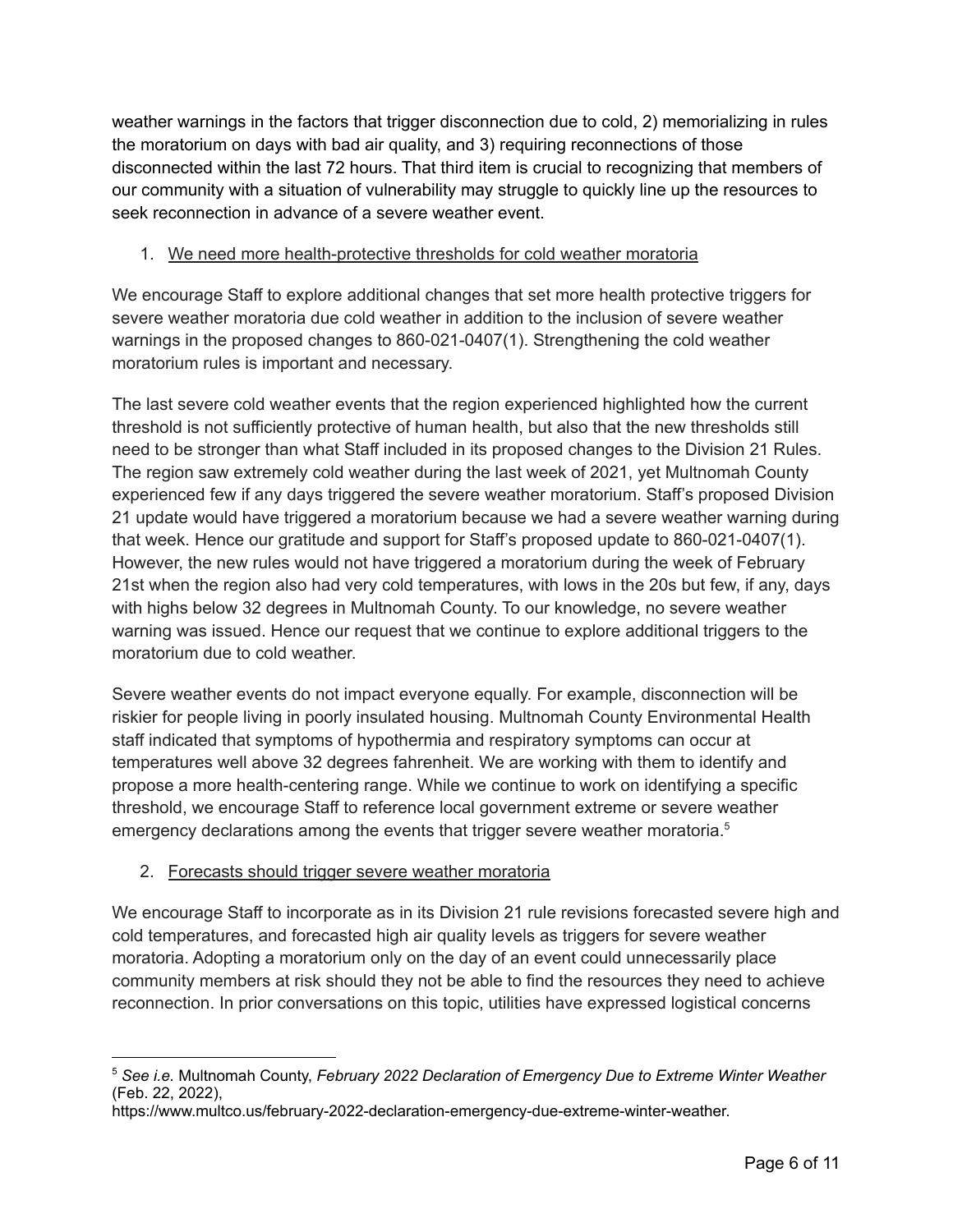related to forecasts changing. However, the margin of error for a short term forecasts is only a few degrees. If the forecast changes, the utility could recommence disconnections.

#### 3. Utilities should engage in outreach to disconnected community members during severe weather events

Utilities are the only entities aware of who is facing a severe weather event while disconnected. Customers facing a severe weather event without utility service are especially vulnerable to negative health impacts. As a result, utilities should engage in outreach to those customers to make them aware of resources. The outreach should include resources available in the community as well as information on protections available to customers.

# *B. Wildfire protection rules*

The Joint Advocates strongly support memorializing protections for customers impacted by wildfires in the proposed 860-021-0406. We thank Staff for language that recognizes the heightened state of vulnerability that a customer may experience when facing the threat of wildfire.

We also encourage Staff to look into the dockets related to utility wildfire plans. In that context, organizations working with impacted communities, like Rogue Climate, are advocating for evaluating planned actions through an energy justice lens in recognition of the disproportionate impacts that wildfires have on already vulnerable communities. <sup>6</sup> For example, Staff should consider including in rules an obligation for utilities to prioritize low-income and medically vulnerable customers in their outreach, and to report on how its vulnerable customers were affected (or not) by disconnections during wildfires and other severe weather events.<sup>7</sup>

# 1. Evacuation levels 2 and 3 should trigger disconnection moratoria

We are especially appreciative of the proposed moratorium on disconnections that would be triggered under draft 860-021-0406(1) when an area is under evacuation notice due to wildfire. We recommend that Staff specifies in its revisions to 860-021-0406(1) that this refers to evacuation levels two and three.

The wildfire evacuation notification system in Oregon consists of three levels: 1) Under Level 1, people should be ready to evacuate and are advised to monitor emergency services websites and local media outlets for information. Seniors and people with disabilities are encouraged to "take action early." 2) Under Level 2, people should be ready to leave at a moment's notice due to significant danger in the area. 3) Under Level 3, people should leave the area immediately.

While ideally people under Level 1 would not be disconnected as lack of utility service may hinder their ability to be prepared to evacuate and informed about the changing risk, those

<sup>6</sup> *See i.e. In the Matter of PacifiCorp, dba, Pacific Power, Wildfire Protection Plan*, Docket Um 2207, Rogue Climate's Comments (Feb. 24, 2022),

https://edocs.puc.state.or.us/efdocs/HAC/um2207hac17031.pdf.

<sup>7</sup> *Id*. at 4-5.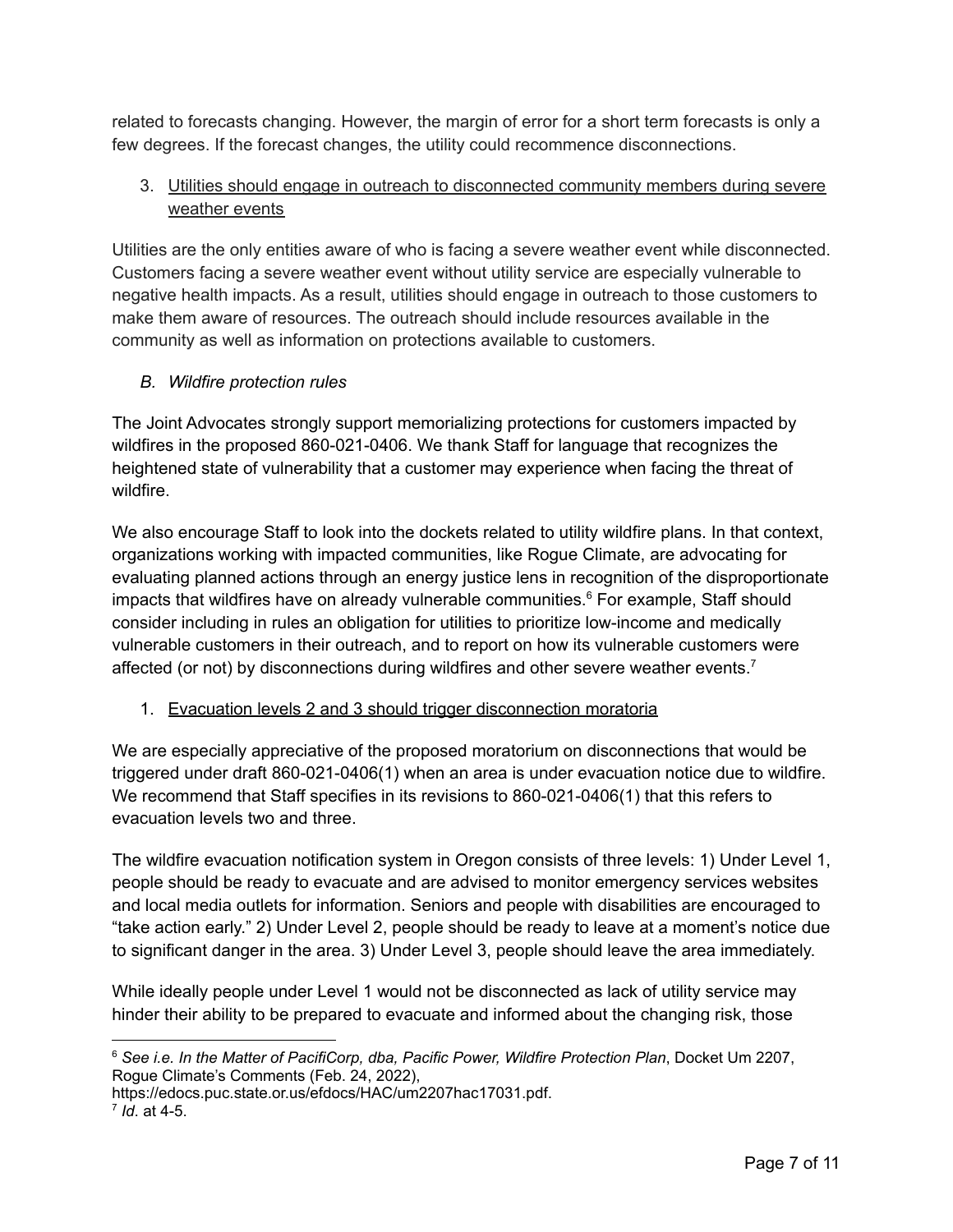among the Joint Advocates with more experience with wildfires recognize that parts of Oregon spend significant portions of the year on Level 1. Still, the goal of the moratorium on disconnection is to recognize the essential nature of utility service during the crisis that the risk of wildfire represents. For that reason, we suggest that the moratorium should apply at Levels 2 and 3.

#### 2. Changes to Staff's draft reconnection language merit additional discussion

We appreciate Staff's language regarding the reconnection of customers impacted by wildfires under 860-021-0406(3). At the February 2 workshop, the Joint Utilities asked for the ability to reconnect customers only upon customer's request. We appreciate their stated reasons, and request that we explore this topic further. Joint Advocates working in communities that have experienced wildfires, and who have themselves evacuated as a result of wildfire risk, have expressed concerns about asking additional steps from community members overwhelmed by a crisis. Before we can be comfortable, we would like to hear more about how the utilities would inform customers of the need to contact them to be reconnected under draft 860-021-0406(3).

#### 3. Utilities should take a more active role when communities in their service territory is impacted by wildfire

Some of the Joint Advocates work in regions that were highly impacted by the wildfires that the state has experienced over the last few years. Their experience indicates that wildfires may result in people losing all of their documents, which makes it impossible for them to, for example, verify their income or residency, etc. Utilities are well situated to help communities recovering from wildfires by sending customers a copy of their records through email or mail, and/or by sending utility staff to resource centers after disasters to help customers get their records.

Utilities should also have systems in place to ensure that people who cannot go back home are not reconnected. Some homes were damaged after the fires in Southern Oregon and became dangerous to live in, yet they were still being charged rent and utilities. Structural wildfires also leave behind a plethora of health and environmental hazards for months where it becomes a health risk to live in that area. Clean up can also take months, even years.

Importantly, utilities and the PUC must recognize the unique circumstances faced by medically vulnerable customers by, for example, offering back-up batteries or other resiliency solutions to those customers. This would be especially helpful for customers who are evacuating. Under Pacific Power's Wildfire Protection Plan, they will have Community Resource Centers that basically will act like a mini resilience hub, but only during power safety planned shut offs. However, those communities are also vulnerable during other emergencies that tax the system and put them at risk of losing power, like severe weather. As a result, utilities should consider what protections they can offer customers during those emergencies.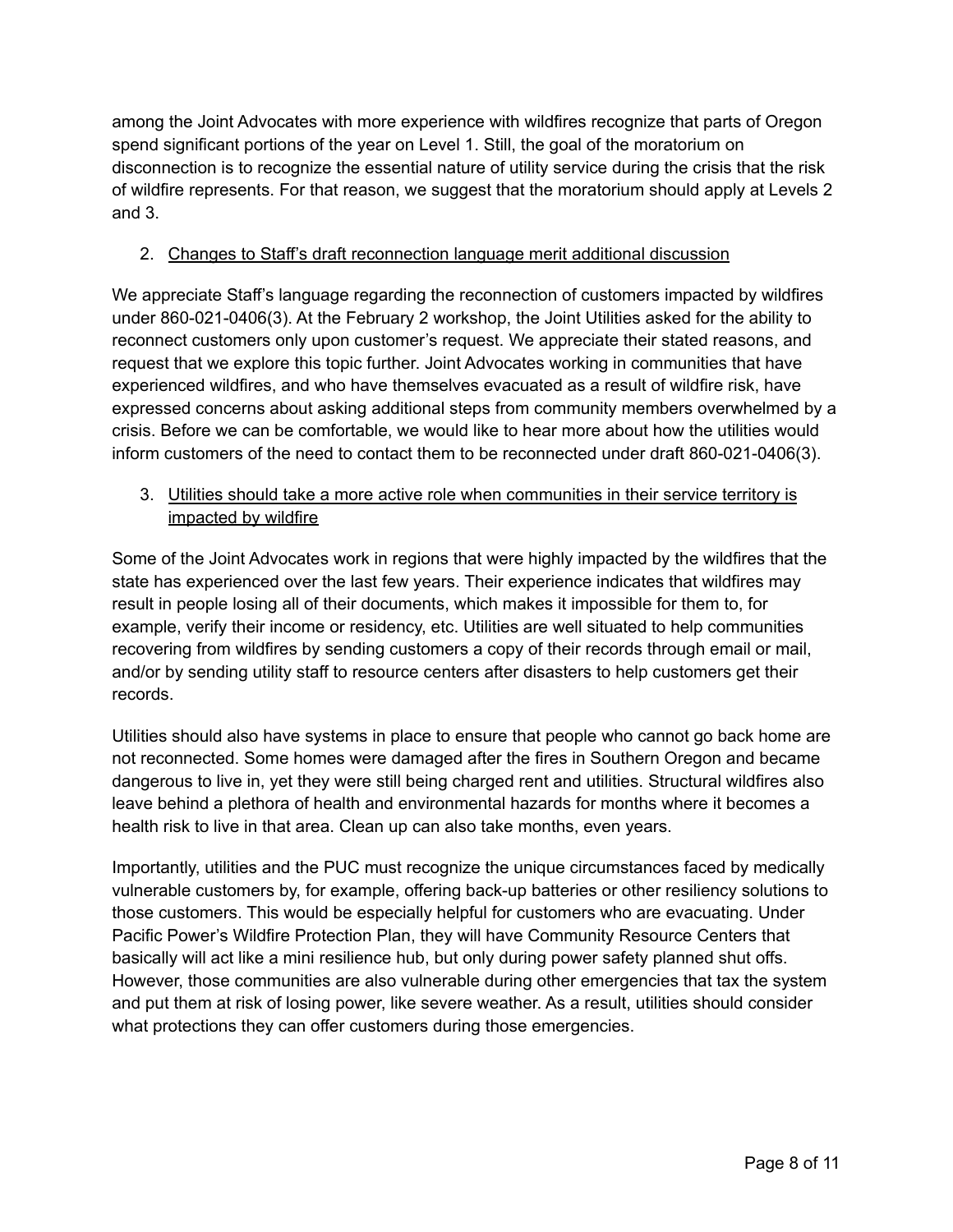# **III. Protections for medically vulnerable community members**

In adopting 860-021-0410, the PUC has recognized that the heightened medical vulnerability of certain community members warrant additional protections. For that reason, we encourage Staff to add customers with medical certificates to the list of people eligible for the Division 21 protections that the draft rules currently reserve for customers with Low-Income Residential Customer Status.

Recognizing the unique circumstances of customers with low-income and health conditions that warrant a medical certificate, we encourage the PUC to go one step further and adopt additional protections for customers in that intersection, such as no disconnections.

#### **IV. Extended payment protections**

We support Staff's proposed changes to 860-021-0415 extending the maximum length of a time payment agreement from 12 to 24 months. If Staff settles on language that would not set the 24 months as the default, the 860-021-0415 should outline that utility customer representatives must inform customers that they can have up to 24 months to repay their arrears.

#### **V. Timing of Disconnection Notices**

We strongly support Staff's proposed change to OAR 860-021-0405(3) increasing the disconnection notice requirements from 15 to 20 days. A longer disconnection notice was one of the measures of relief identified by the focus groups with people who had experienced disconnection that the PUC hosted with Brown Power. We support Staff's efforts to be responsive to the voices of people who have experienced disconnection by extending the disconnection notice period.

We recommend that Staff goes one step further and adopts a longer disconnection period for people with Low-Income Residential Customer Status. We suggest the 45-day period that Staff had originally considered exploring for energy assistance recipients.

#### **VI. Other Issues**

#### *A. Demographic data collection*

We appreciate Staff's proposed 860-021-0009(4) allowing the utility to collect demographic information with the caveat that customers should have a right to decline to provide that information. Some of the Joint Advocates provide direct services and collect this information, and it is not unusual for this information to be requested in many contexts in which people interact with entities. Having this information about utility customers can also offer much needed information about who utility programs are reaching or failing to reach. For that reason, we support including the language on collection of demographic information.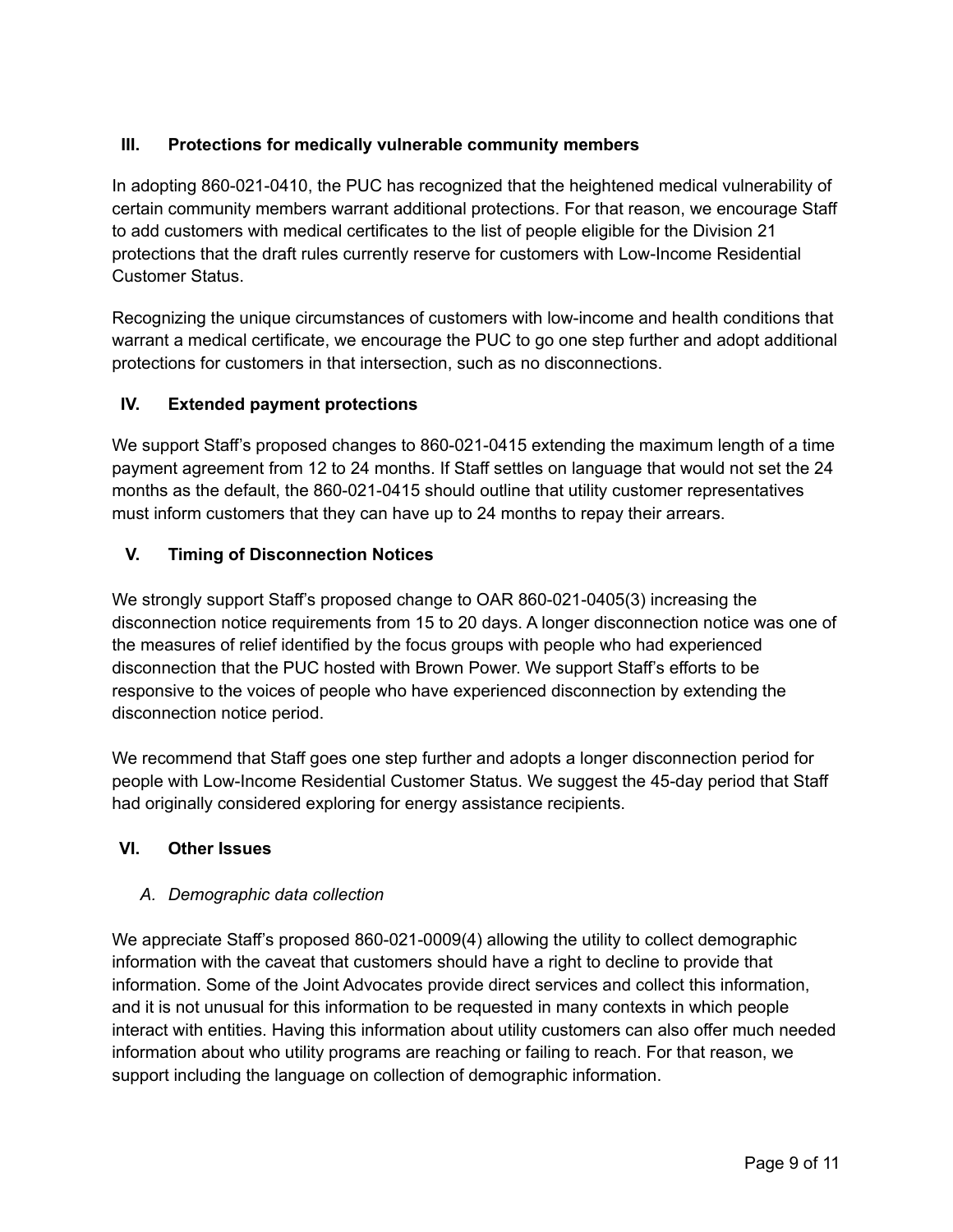While census tract data is often used as a proxy when demographic information has not been collected, we encourage the utilities here and in the HB 2475 process to look at demographic data collection as an opportunity for people to show up as they are. Multnomah County has developed tools in this regard that we offer to Staff and the utilities as we collectively consider questions regarding demographic data collection.<sup>8</sup>

*B. Reduction in the payment that a customer must make for the utility to have to provide service*

We support the proposed changes in 860-021-0335(2) reducing the payment that a residential customer must make for the utility to have to provide service from 1/2 to 1/3 of the overdue amount and increasing the timeline for customers to submit payment from 30 to 60 days. From our perspective, this change reduces potential barriers to access to utility service that would very likely impact low-income people more severely. Someone with a higher income may face less barriers finding the resources with half of the overdue amount, while someone experiencing financial difficulties would likely struggle more to do it. As a result, removing this barrier is important.

*C. No cash at the door policy*

We oppose getting rid of the requirement for utilities to seek a waiver in order to have "no cash" at the door" policies. This issue has not been discussed in the context of this rulemaking, and this is not a rule change that addresses inequities embedded in the Division 21 Rules. In fact, this proposed change could exacerbate existing inequities by allowing utilities to create a barrier to payment by permitting them to unilaterally avoid the rule through their own policies. Utilities can request a waiver to adopt those policies. We consider that waiver process the appropriate process to have a conversation about whether a particular utility should be allowed to refuse payment at the door. For that reason, we encourage Staff to not include in future draft rules this proposed amendment to 860-021-0405(11).

#### **VII. Conclusion**

We strongly appreciate Staff's work to put draft updates to Division 21 that reflect the conversations we had in the workshop process leading up to this rulemaking, as well as what we learned from the focus group work with people who have experienced disconnection. In these comments, we offer suggestions to further strengthen the changes to Division 21 and the impacts we expect they will have in addressing the inequitable impacts of current rules.

Respectfully submitted this 7th day of March,

Alessandra de la Torre, Advocacy & Programs Director Rogue Climate

<sup>8</sup> Multnomah County, *Toolbox: Race/Ethnicity Data Policy*,